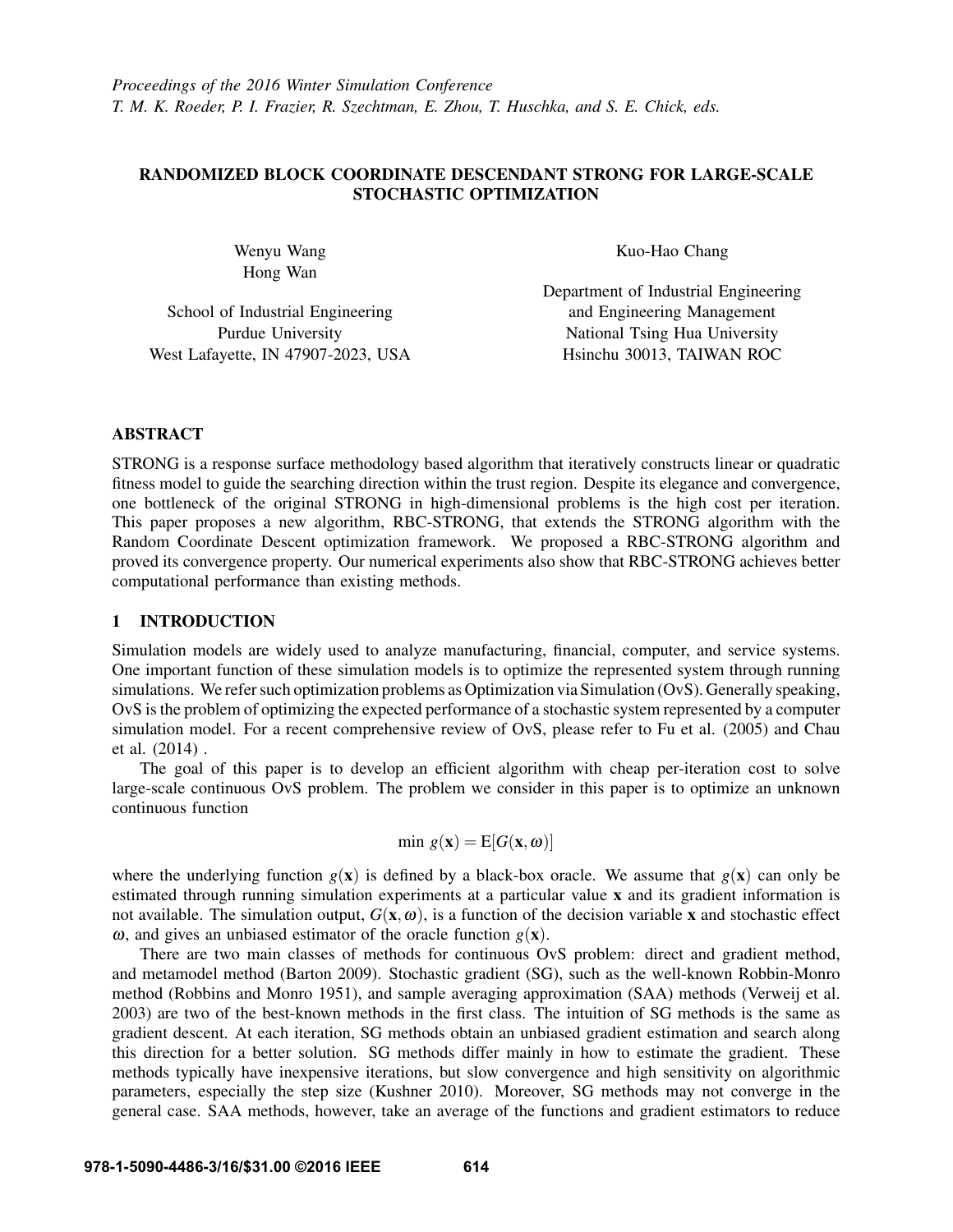the variance. SAA methods tend to be more robust with respect to parameters and converge much faster at a cost of more expensive iterations. For a comprehensive review on SG and SAA, please refers to Kim et al. (2015) and Kushner (2010) .

The second class, meta-model methods (Barton and Meckesheimer 2006, Barton 2009), however, does not use gradient directly. It is indirect because meta-model methods approximate oracle function  $g(x)$  with surrogate functions  $\hat{g}(\mathbf{x})$ . With proper configuration, these surrogate functions are inexpensive to evaluate and easy to be updated and refined as the optimization progresses. Responses Surface Methodology (RSM) (Myers et al., 2009), Stochastic Kriging (Ankenman et al. 2009) , and MRAS (Hu et al., 2007) are all of this kind. Among these, RSM employs experimental design to build linear or quadratic local approximation to  $g(x)$ ; stochastic Kriging interpolates oracle function  $g(x)$  using Gaussian process; and MRAS takes the specific parameterized distribution family  $f(\mathbf{x})$  as the reference distribution to approximate  $g(\mathbf{x})$ . Interested readers may refer to Myers et al. (2009), Ankenman et al. (2009), Hu et al. (2008) for in-depth introductions on these methods.

The new method proposed in this paper is a variant of STRONG (Stochastic Trust Region Response Surface Convergent Method) (Chang et al. 2011, Chang et al. 2012, Chang 2015) . It employs the idea of trust region method to search locally on a surrogate linear or quadratic model, which is approximated by response surface methodology. STRONG is guaranteed to converge to a stationary point in probability. Based on the STRONG framework, Chang (2015) proposed STRONG-X (X stands for relaxation) by relaxing the assumption of the normality of randomness and replacing hypothesis test by ratio test. Since STRONG-X is much more efficient and elegant compared with the original STRONG, in this paper, we build our method based upon STRONG-X, and, for brevity, refer STRONG-X as STRONG without distinguishing.

Notice that many, if not all, of these methods are intractable when the high dimension is an obstacle for either estimating gradient computation in direct and gradient method, or updating surrogate functions in metamodel methods. Recently, researchers proposed to apply *coordinate descent method* in direct and gradient methods as a remedy to solve various large-scale optimization problems (Nesterov 2012, Wang and Banerjee 2014). Coordinate descent method is among the first optimization methods studied in literature, but until recent study in large-scale problem it has not received much attention (Wright 2015).

For large-scale optimization problems, as working with all variables at each iteration may be costly, difficult or impossible, coordinate descent methods partition variables into manageable blocks and solve optimization problems by successively performing approximate minimization by focusing a single block only. This often drastically reduces the cost-per-iteration, making BCD methods simple and scalable. Both for their conceptual and algorithmic simplicity, BCD methods have been used in applications for many years, and their popularity continues to grow for their usefulness in training support vector machines in machine learning, Lasso, optimization, compressed image and so forth (Tseng and Yun 2007, Wang and Banerjee 2014, Wright 2015). At each iteration, coordinate descent method chooses one block of coordinates to sufficiently reduce the objective value while keeping all other blocks fixed. The main differences in all variants of coordinate descent methods consist in the criterion of choosing which coordinate to optimize at each iteration. Three most commonly used criteria in coordinate descent method are cyclic, random, and greedy descent coordinate search. Recent complexity result on these criteria were obtained by Xu and Yin (2015) . However, for cyclic coordinate descent, it is difficult to prove convergence, and almost impossible to estimate the rate of convergence. Greedy descent coordinate search assumes the knowledge of explicit form of gradient, which is conflict with our black-box assumptions. Thus, we consider the random coordinate descent method.

Note that Change et al. (2014) proposed STRONG-S to combine STRONG algorithm with factor screening procedure in order to solve large-scale OvS problems with the assumption on the sparsity of important variables. Chang et al. (2014) compared STRONG-S with the Simultaneous Perturbation Stochastic Approximation (SPSA) and the Modified NelderMead method (MNM) and concluded the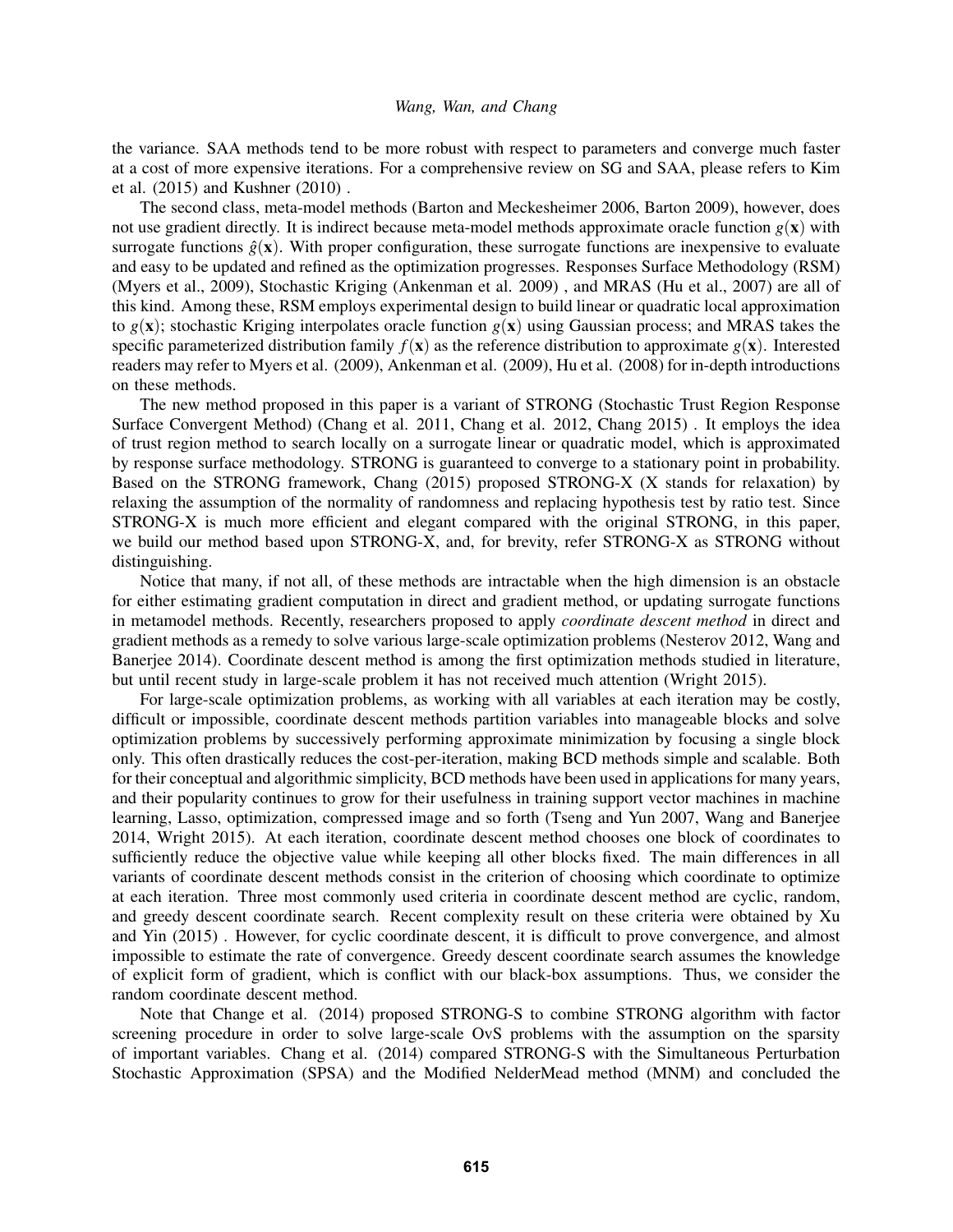STRONG-S outperforms other methods in high-dimension scenarios. Thus, this paper uses STRONG-S as benchmark in numerical comparison.

In this paper, we develop a random block coordinate descent STRONG (RBC-STRONG) method suited for large-scale Stochastic Optimization problems. RBC-STRONG uses the coordinate descent method to separate the variable space into several blocks and iteratively optimize within each block. At each iteration, we randomly choose a block of variables and update this block using STRONG algorithm while fixing all other blocks of variables. Given mild conditions that the underlying function is Lipschitz continuous in each block, we show that RBC-STRONG converges to a stationary point in probability.

The outline of the paper is as follows. In Section 2, we formally state the research problem and its assumptions, review the STRONG algorithm and the randomized block coordinate descendant method, and then present the RBC-STRONG procedure. Section 3 gives the theoretical result on convergence rate. Then we study a numerical example and compare the performance of our proposed algorithm with STRONG-S in Section 4. We conclude with future research in Section 5.

## 2 THE RBC-STRONG ALGORITHM

#### 2.1 Problem Definition

We consider a minimization problem with smooth but unknown objective function

$$
\begin{aligned} &\text{min } g(\mathbf{x}) = \mathbb{E}[G(\mathbf{x}, \boldsymbol{\omega})] \\ &\text{s.t. } \mathbf{x} \in \mathcal{X} \end{aligned}
$$

where **x** is the a  $N \times 1$  vector within the feasible region  $\mathscr{X}$ ;  $g(\cdot)$  :  $\mathbf{x} \to \mathbb{R}^N$  is a continuous function defined by a black-box oracle;  $G(x, \omega)$  is the stochastic response and is assumed to be measurable and perturbed by noise. Throughout the rest of the paper, we denote the scalar product by  $\langle x, y \rangle = x^T y$  and  $||x|| = (x^T x)^{\frac{1}{2}}$ for  $x, y \in \mathbb{R}$ , and make the following assumptions on  $g(x)$  and  $G(x, \omega)$ . Also, we use  $\kappa$  with acronyms for subscripts as notation for constant (Conn, Scheinberg, and Vicente 2009).

**Assumption 1** The entire space  $\mathbb{R}^N$  is decomposable into *n* blocks

$$
N=\sum_{i=1}^n N_i
$$

and vector x of decision variables has the partition:

$$
\mathbf{x} = [x_1, \dots, x_n]^T
$$

**Assumption 2** The objective function  $g(x)$  is bounded below and has block-coordinate Lipschitz continuous gradient, i.e. there are Lipschitz constants  $\kappa_{L_i} > 0$  such that:

$$
\|\nabla_i g(\mathbf{x}+U_i h_i)-\nabla_i g(\mathbf{x})\|\leq \kappa_{L_i} \|h_i\|\leq \kappa_{L} \|h_i\| \ \forall \mathbf{x}\in\mathscr{X}, h_i\in\mathbb{R}^{N_i}, i=1,...,n
$$

where  $\kappa_L = \max_i \kappa_{L_i}$ .

**Assumption 3** There exists a positive constant  $\kappa_{bhm}$  such that for every *k* the Hessian matrix  $H_k$  of all estimations  $\hat{g}(\mathbf{x})$  of  $g(\mathbf{x})$  satisfy

$$
||H_k|| \le \kappa_{bhm} \tag{1}
$$

**Assumption 4** The fitted model  $\hat{g}(\mathbf{x})$  from response surface methodology is a  $(\kappa_{eg}, \kappa_{ef})$ -fully linear model of *g*(**x**) within the trust region  $\Delta_T$ , such that for  $\|\mathbf{s}\| \leq \Delta_T$ ,

$$
\|\nabla g(\mathbf{x}) - \nabla \hat{g}(\mathbf{x} + \mathbf{s})\| \le \kappa_{eg} \Delta_T \tag{2}
$$

$$
||g(\mathbf{x}) - \hat{g}(\mathbf{x} + \mathbf{s})|| \le \kappa_{ef} \Delta_T^2
$$
 (3)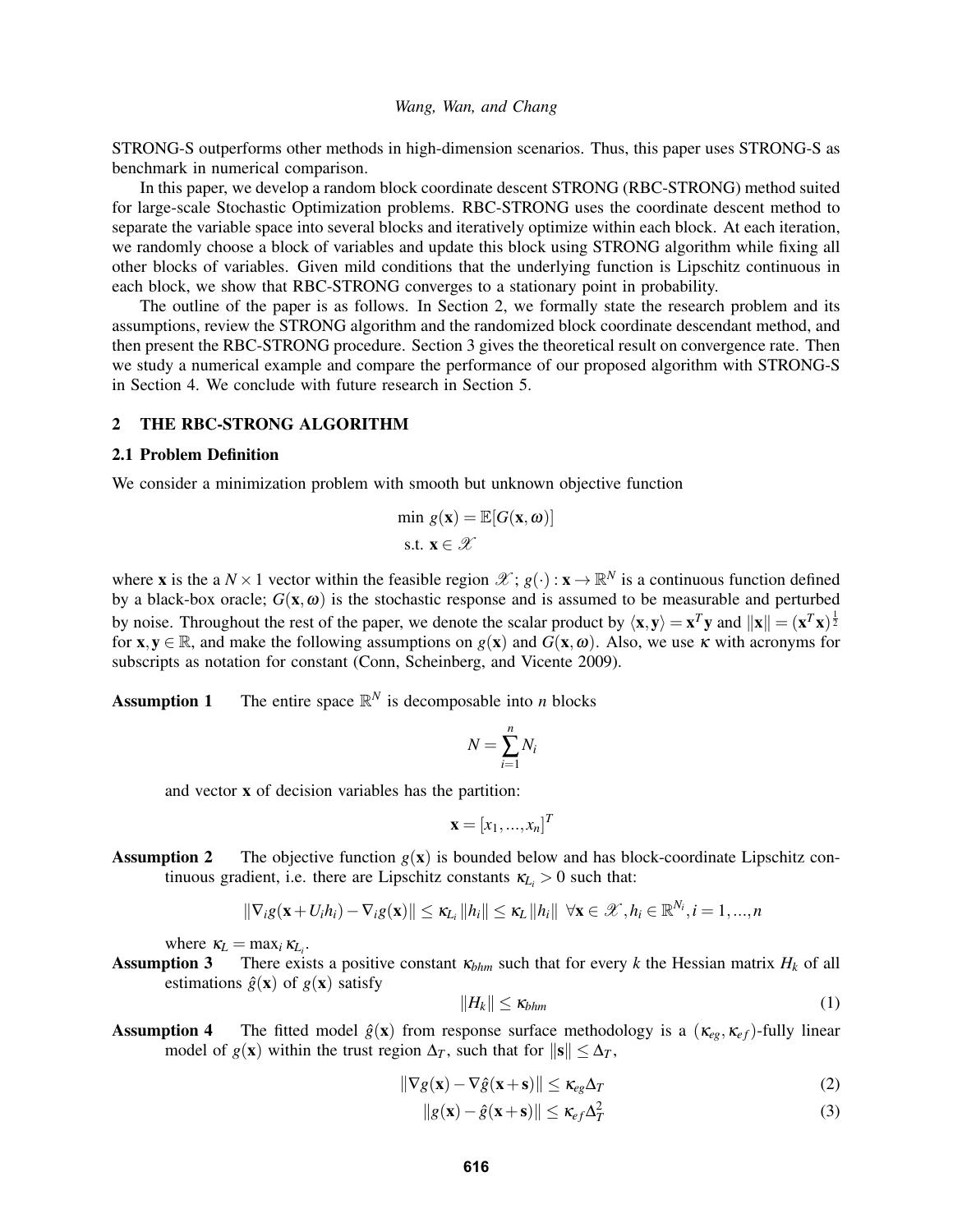Assumption 1 and 2 are used in random block coordinate descent. Readers can find similar variants in Tseng and Yun (2007), Patrascu and Necoara (2014), Xu and Yin (2015) . Under Assumption 1,  $[x_1, ..., x_n]^T$ are non-overlapping blocks of **x**. Let  $U_i \in \mathbb{R}^{N \times N_i}$  be the *i*th blocks of the identity matrix corresponding to *i*th block coordinates in **x**,

$$
I_n=[U_1,...,U_n]
$$

Then we have  $x_i = U_i^T \mathbf{x}$  and  $\mathbf{x} = \sum_{i=1}^n U_i x_i$ . In addition, the *i*th block in the gradient of the function *g* corresponding to  $x_i$  can be denoted as

$$
\nabla_i g(\mathbf{x}) = U_i^T \nabla g(\mathbf{x})
$$

Then, the model can be decomposed as

$$
\min g(\mathbf{x}) = g(x_1, ..., x_n) = \mathbb{E}[G(x_1, ..., x_n, \omega)] \tag{4}
$$

$$
\text{s.t. } x_i \in \mathcal{X}_i, \ i = 1, 2, \dots, n \tag{5}
$$

where  $x_i$  is in the closed feasible region  $\mathscr{X}_i \subseteq \mathbb{R}^{N_i}$  and  $\mathscr{X} = \prod_{i=1}^n \mathscr{X}_i$ .

Assumption 2 states that the partial gradients of  $g(x)$  with respect to each block coordinate descent are Lipschitz continuous. Under the assumption 2 and the assumption that  $g(x)$  is smooth, Patrascu and Necoara (2013) propose a variant of random block coordinate method and prove asymptotic convergence for the sequence to stationary points and sublinear rate of convergence. Note that Patrascu and Necoara (2013) assumes that knowledge of Lipschitz constants, *L<sup>i</sup>* , which are unknown under black-box context.

Assumption 3 asserts a uniform bound on the model Hessian matrix. This assumption, however, is introduced for convenience. In the case of models that have large Hessian norms, we can simply replace the Hessian with matrix of a small norm (Banderia et al., 2014).

Assumption 4 ensures the response surface methodology approximates the oracle function with good accuracy. The definition of fully linear model is from Billups et al. (2013), Bandeira et al. (2014) . Notice that this assumption is stronger than assumption 3 in Chang (2015) , which assumes that the stochastic response  $G(\mathbf{x}, \omega)$  can be expressed as

$$
G(\mathbf{x},\omega) = g(\mathbf{x}^k) + \left\langle \nabla g(\mathbf{x}^k), (\mathbf{x} - \mathbf{x}^k) \right\rangle + \frac{1}{2} (\mathbf{x} - \mathbf{x}^k)^T H(\mathbf{x}^k) (\mathbf{x} - \mathbf{x}^k) + \varepsilon_{\omega}
$$

where  $\varepsilon_{\omega}$  is a random noise with zero mean,  $\mathbb{E}(\varepsilon_{\omega}) = 0$ , and bounded variance,  $Var(\varepsilon_{\omega}) = \sigma_{\omega}^2 < \infty$ .

## 2.2 Review of STRONG

STRONG is a sequential procedure that iteratively employs experimental designs to fit a polynomial surrogate model in the trust region and uses the fitted model to find an optimal solution. Compared with the original trust region method, STRONG considers random responses. STRONG contains three stages. In stage I, STRONG approximates the underlying response surface with a first-order model. If the fitted model within the trust region provides a satisfactory new solution, then the algorithm continues the search with linear model; otherwise, the trust region will shrink. If the trust region becomes smaller than a user-specified threshold, then the algorithm will switch to stage II, where a second-order model will be used. If the second-order model fails to find a satisfactory solution, the algorithm will move to "Inner-Loop" and a series of second-order models will be constructed with accumulated design points.

In STRONG, each iteration applies response surface methodology. At each iteration, STRONG runs three steps: (i) fit a local model within the trust region, (ii) solve the following quadratic model, and (iii) apply ratio test and update trust region.

$$
\min_{\mathbf{d}} \hat{g}(\mathbf{x}^k + \mathbf{d}) = \hat{g}(\mathbf{x}^k) + \left\langle \nabla \hat{g}(\mathbf{x}^k), \mathbf{d} \right\rangle + \frac{1}{2} \mathbf{d}^T \hat{H}_k \mathbf{d}
$$
(6)

$$
\text{s.t. } \|\mathbf{d}\| < \Delta_T \tag{7}
$$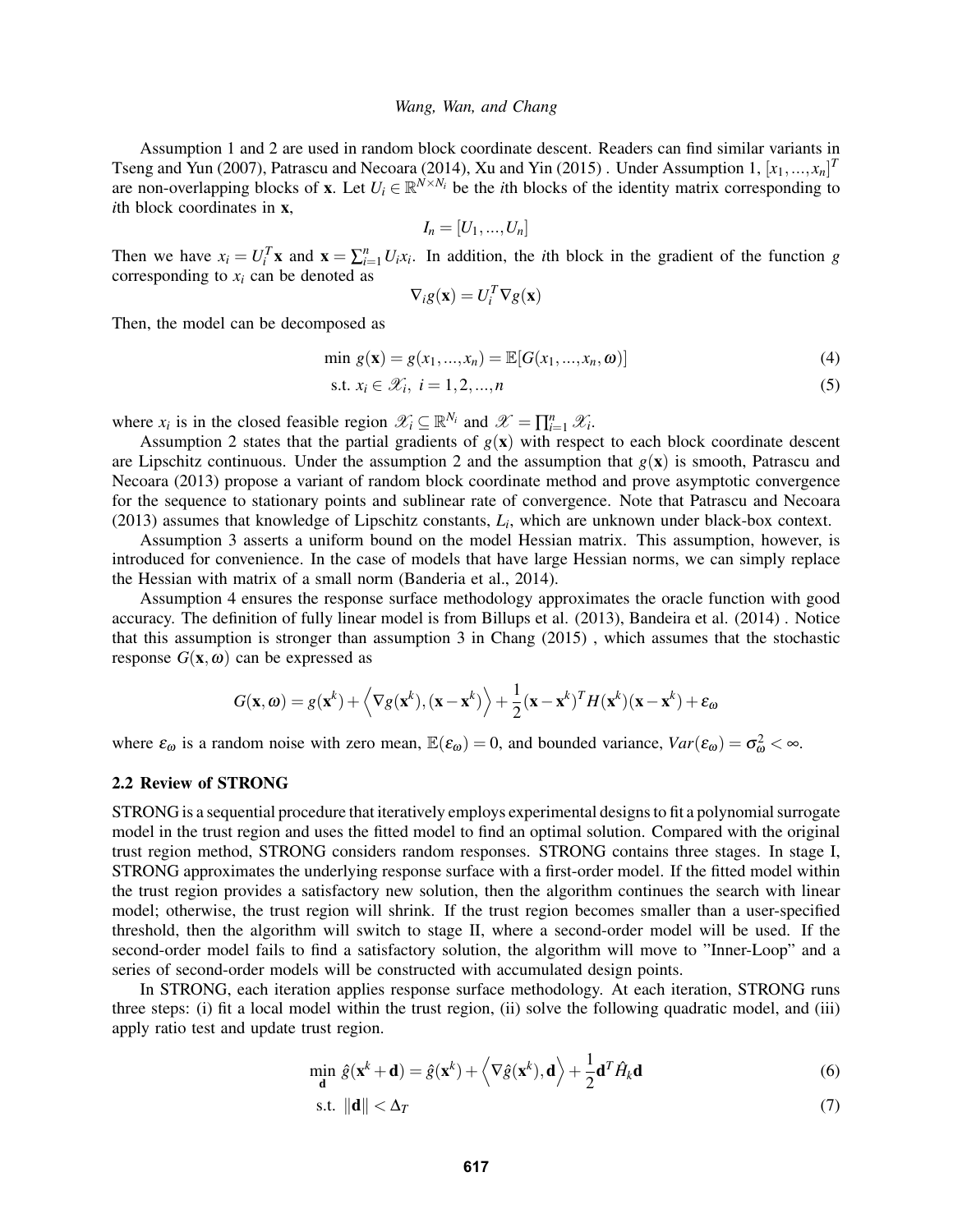where  $\mathbf{x}^k$  is the best solution after *k* iterations,  $\nabla \hat{g}(\mathbf{x})$  and  $\hat{H} = \nabla^2 \hat{g}(\mathbf{x})$  are the estimated gradient and Hessian matrix, and  $\Delta_T$  is the trust region.

Although the new solution is optimal for surrogate model, it may not be so for the oracle function. Thus, a ratio test is conducted to decide if the new solution is accepted or not. If the new solution is accepted, the trust region will expend or remain the same; otherwise the trust region will shrink. To control the error rate introduced by ratio test, STRONG requires the sample size of current and new solution  $N_c^{k+1}$ to increase at a certain rate,  $N_c^{k+1} = \lceil N_c^k \cdot \psi \rceil$ , where  $\psi > 1$  (Chang 2015)

STRONG, however, is not for large-scale scenario since it is expensive, if still possible, to fit a linear or quadratic model when the dimension is high. Thus, we use Block Coordinate Descent method as a remedy to apply STRONG in large scale scenario.

#### 2.3 Random Coordinate Descent for STRONG

To fit the problem in random coordinate descent framework, we decompose the variable space into *n* blocks. Instead of solving (6), we consider solving the problem

$$
\min \hat{g}(\mathbf{x}) \tag{8}
$$

$$
\text{s.t. } \|x_i\| \le \Delta_{Ti} \text{ for } i = 1, \dots, n \tag{9}
$$

The trust region radius  $\Delta_{T_i}$  are set in the following way: if the *i*th block of coordinates is chosen by RBC-STRONG, then let  $\Delta_{T_i} = \Delta_T$  and  $\Delta_{T_i} = 0$  for  $j \neq i$ . Thus, this formulation is equivalent to the STRONG optimization problem except that RBC-STRONG only optimizes one block of variables at one iteration. We can also formulate it as an optimization problem with regularization terms:

$$
\min f(\mathbf{x}) := \hat{g}(\mathbf{x}) + \Omega(\mathbf{x})
$$

where  $\Omega(x)$  is the box indicator function

$$
\Omega(\mathbf{x}) = \begin{cases} 0 & \text{if } ||x_i|| \le \Delta_{Ti} \ \forall i = 1, ...n \\ \infty & \text{otherwise.} \end{cases}
$$
 (10)

Notice that  $\Omega(\mathbf{x})$  is block-separable, meaning  $\Omega(\mathbf{x}) = \sum_{i=1}^{n} \Omega_i(x_i)$ , and thus, for computing new solution for the *i*th block, we only need to consider the function  $\Omega_i(x_i)$ . The framework of random block coordinate is given in Algorithm 1.

An important property of our algorithm is that the direction  $d_{i_k}$  has the explicit expression since  $\Omega(x)$ is a box constraint function:

$$
d_{i_k} = \left[ x_{i_k}^k - H_{i_k}^{-1} \nabla_{i_k} g(\mathbf{x}^k) \right]_{\Delta_T}
$$
 (11)

where  $[x]_ \Delta$  is the orthogonal projection of vector *x* on the trust region  $\Delta$ .

Partial gradient  $\nabla_i g(\mathbf{x})$  and partial Hessian matrix  $H_{i_k}$  are estimated through conducting an experimental design around x. Notice that STRONG is a two-stage algorithm, where stage I fits a linear model and stage II fits a quadratic model. Corresponding, in our proposed RBC-STRONG, we only estimate the partial Hessian information  $H_{i_k}$  at stage II. For stage I, we set  $H_i = 0$ .

For probability distribution  $p_i$ , a general and robust choice of probability distribution  $p_i$  is uniform distribution,  $p_i = \frac{1}{n}$  (Tseng and Mangasarian 2001, Wang and Banerjee 2014), where *n* is the number of blocks. We take this approach for both theoretical convergence proof and numerical evaluations. Moreover, Nesterov (2012) suggests choose random coordinate  $i \in \{1, 2, ..., n\}$  with probability  $p_i = \frac{\kappa L_i}{\sum_{i=1}^{n} \kappa L_i}$  $\frac{\kappa_{L_i}}{\sum_{j=1}^n \kappa_{L_j}}$  where  $\kappa_{L_i}$  is the coordinate Lipschitz constants. This approach, however, is unrealistic for black-box problems.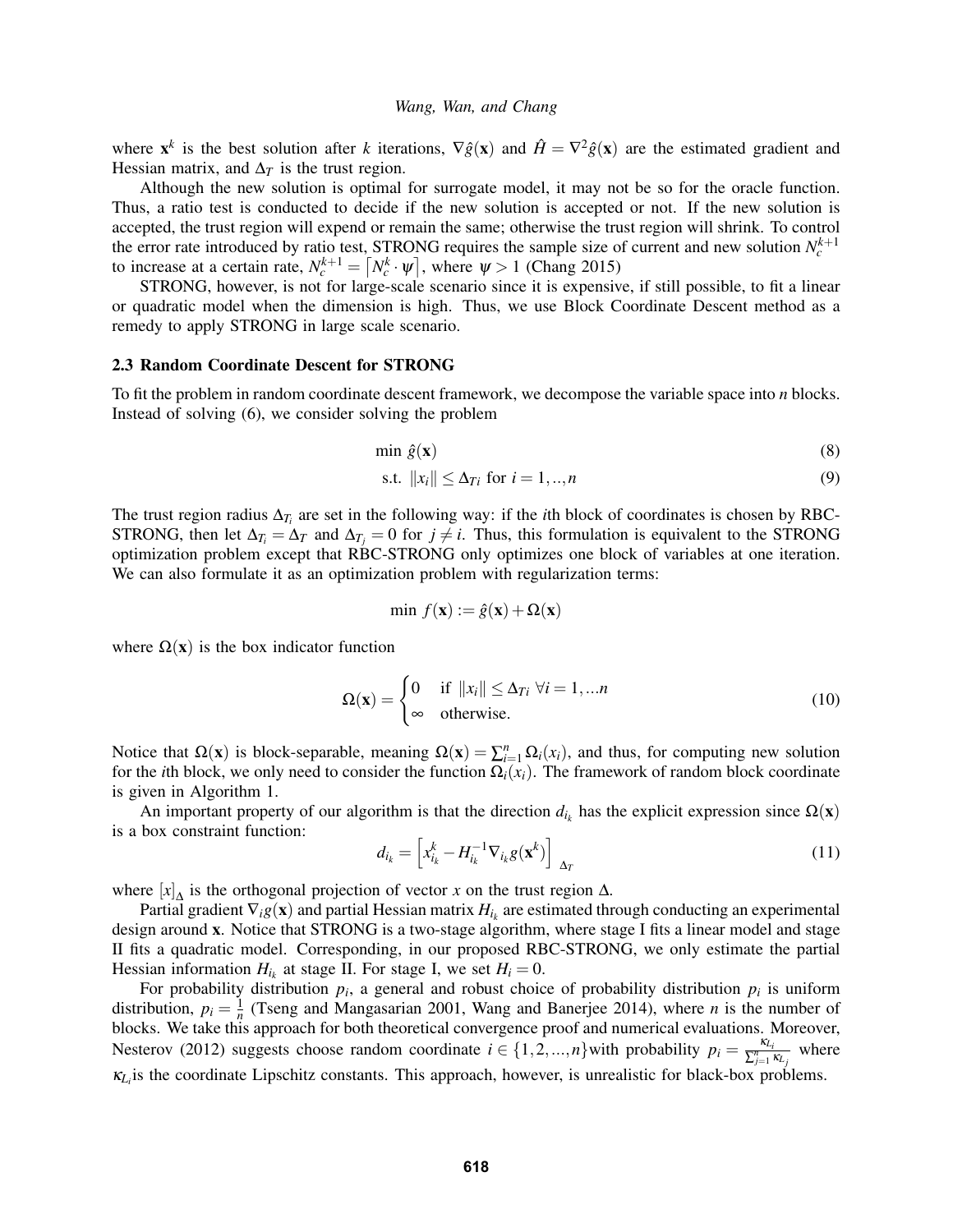| <b>Algorithm 1 Random Block Coordinate Descent Procedure.</b> |  |
|---------------------------------------------------------------|--|
|---------------------------------------------------------------|--|

## Inputs

1: Initial solution  $\mathbf{x}^0 = (x_1^0, ..., x_n^0)$ 

## Steps

- 1: **procedure**  $RCB(x^0)$
- 2: **for**  $k = 0, 1, 2, ...$  **do**
- 3: Randomly pick a block of coordinate  $i_k$  with probability  $p_{i_k}$ .
- 4: Update  $x_{i_k}^{k+1}$  with all other blocks fixed,  $\mathbf{x}^{k+1} = \mathbf{x}^k + U_{i_k}^T d_{i_k}$ , where the direction  $d_{i_k}$  is given by

$$
d_{i_k} = \arg\min_{s_{i_k}} \left\langle \nabla_{i_k} g(\mathbf{x}^k), s_{i_k} \right\rangle + \frac{1}{2} s_{i_k}^T H_{i_k} s_{i_k} + \Omega_{\Delta_{i_k}}(s_{i_k})
$$

5: end for

- 6: **return**  $\mathbf{x}^k = (x_1^k, x_2^k, ..., x_n^k)$
- 7: end procedure

## 2.4 RBC-STRONG Algorithm

RBC-STRONG, same as STRONG, is a sequential procedure that employs both the trust region method and response surface methodology. The main difference is that RBC-STRONG applies random block coordinate descent method to reduce the per-iteration complexity. For each iteration, RBC-STRONG conducts four steps: (i) random pick block of coordinates *i*; (ii) use response surface methodology to fit a linear or quadratic model  $\hat{g}(\mathbf{x})$ ; (iii) solve for a new candidate and evaluate it through simulation; and (iv) apply ratio test to the new candidate and update the trust region. The main structure appears in Figure 1, and the detailed algorithm show in Algorithm 2.



Figure 1: Main Framework of RBC-STRONG.

# 3 CONVERGENCE ANALYSIS

For general optimization problem, the first order necessary optimal condition is if  $x^* \in \mathscr{X}$  is a local minimum, then  $0 \in \nabla g(\mathbf{x}^*)$ . Any vector  $\mathbf{x}^*$  satisfying this relation is called a stationary point. Our theoretical analysis shows that under certain assumptions RBC-STRONG converges to a single stationary point by proving that  $\lim_{k \to \infty} ||\nabla g(\mathbf{x}^k)|| = 0$  almost surely.

Before stating the theorem, we need an additional assumption that guarantees that the STRONG method are able to adequately minimize the model at each iteration of our algorithm.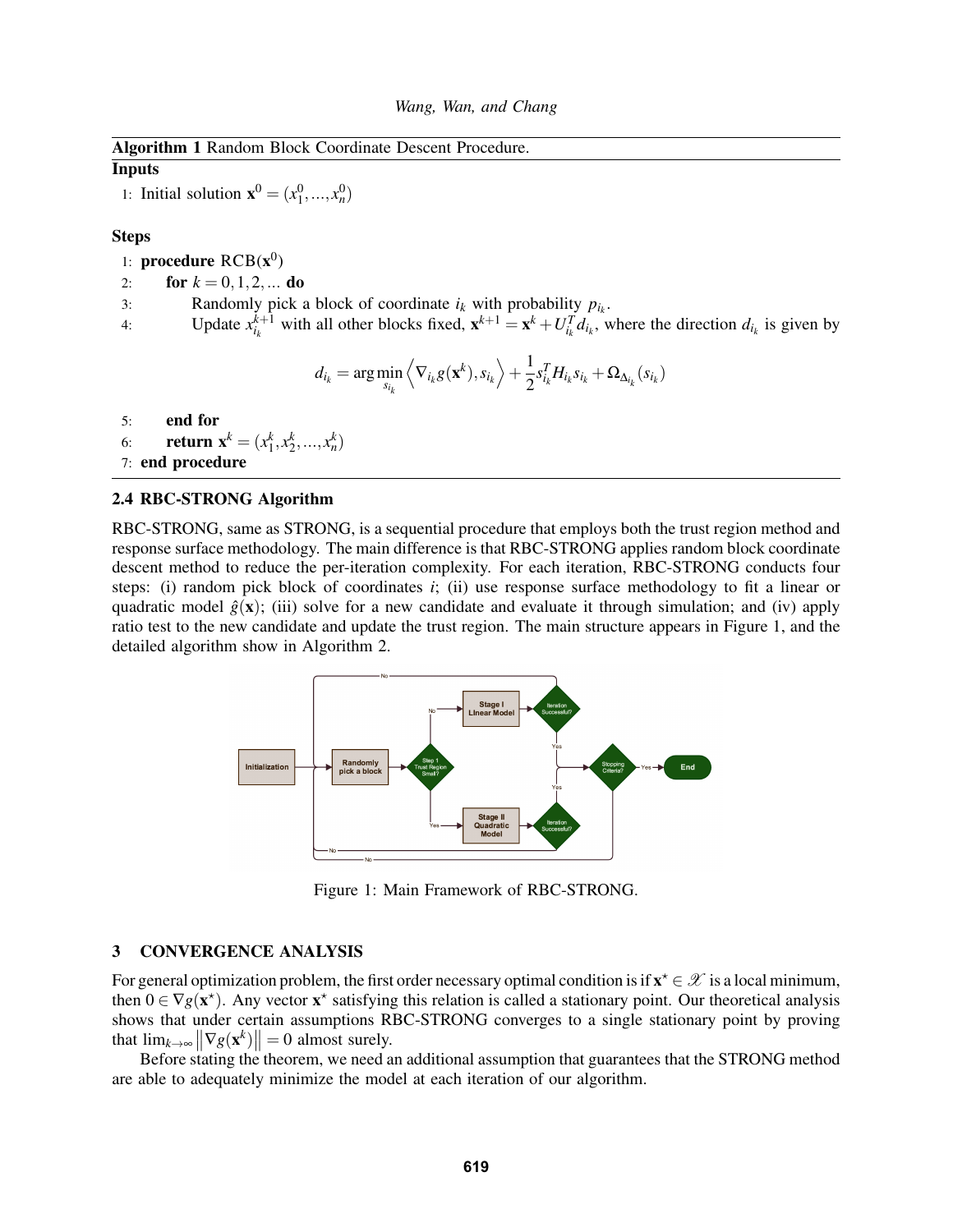## Algorithm 2 RBC STRONG Main Algorithm.

## Inputs

- 1: Initial solution  $\mathbf{x}^0 = (x_1^0, ..., x_n^0);$
- 2: Initial trust region radius ∆0, maximum trust region radius ∆max, switching trust region radius ∆*<sup>s</sup>* ;
- 3: Trust region parameters  $\eta_0$ ,  $\eta_1$ ,  $\eta_1$  and  $\eta_2$  ( $0 < \eta_0 < \eta_1 < 1$  and  $0 < \eta_1 < 1 < \eta_2$ );
- 4: Sample size increasing rate  $\psi$  and initial central sample size  $n_c$ .

### Steps

1: **procedure** RCBSTRONG( $\mathbf{x}^0$ , Δ<sub>0</sub>, Δ<sub>max</sub>, Δ<sub>s</sub>, ψ, η<sub>0</sub>, η<sub>1</sub>, γ<sub>1</sub>, γ<sub>2</sub>) 2: **for**  $k = 0, 1, 2, ...$  **do** 3: Random choose  $i_k$  with probability  $p_{i_k} = \frac{1}{n}$ ; 4: **if**  $\Delta_i \leq \Delta_s$  then 5: Fit a linear model  $\hat{g}(\mathbf{x}) = \hat{g}(\mathbf{x}^k) + \langle \nabla \hat{g}(\mathbf{x}^k), \mathbf{d} \rangle$ ; 6: else 7: Fit a quadratic model  $\hat{g}(\mathbf{x}) = \hat{g}(\mathbf{x}^k) + \langle \nabla \hat{g}(\mathbf{x}^k), \mathbf{d} \rangle + \frac{1}{2}$  $\frac{1}{2}$ **d**<sup>*T*</sup> $\hat{H}_k$ **d**; 8: end if 9: Solve for new candidate  $\mathbf{x}^{k+1} = \mathbf{x}^k + U_{i_k} x_{i_k}^k$  from 11; *ik* 10: Simulate (evaluate)  $G(\mathbf{x}^{k+1})$  for  $n_c$  times to get  $G_{n_c}(\mathbf{x}^{k+1})$ 11: Compute reduction ratio  $\rho^k = \frac{\text{observed achieved reduction}}{\text{predicted reduction}} = \frac{G_{n_c}(\mathbf{x}^{k+1}) - G_{n_c}(\mathbf{x}^k)}{\hat{g}(\mathbf{x}^{k+1}) - \hat{g}(\mathbf{x}^k)}$  $\hat{g}(\mathbf{x}^{k+1})-\hat{g}(\mathbf{x}^k)$ 12: **if**  $\rho^k < \eta_0$  then 13: Reject  $\mathbf{x}^{k+1}$ , let  $\mathbf{x}^{k+1} = \mathbf{x}^k$ ,  $\Delta_{i_k} = \gamma_1 \Delta_{i_k}$ 14: **else if**  $\eta_0 < \rho^k < \eta_1$  then 15: Accept  $\mathbf{x}^{k+1}$ 16: else 17: Accept  $\mathbf{x}^{k+1}$ , let  $\Delta_T^k = \min\{\gamma_2 \Delta_{i_k}\}\$ 18: end if 19: Update  $n_c = \lfloor \psi n_c \rfloor$ 20: end for 21: **return**  $\mathbf{x}^k = (x_1^k, x_2^k, ..., x_n^k)$ 22: end procedure

**Assumption 5** For every k, and for all fitted model  $\hat{g}(\mathbf{x}_k)$  from response surface methodology of oracle function  $g(\mathbf{x}_k)$ , we are able to compute a step  $\mathbf{d}_k$  such that

$$
\hat{g}(\mathbf{x}^k) - \hat{g}(\mathbf{x}^k + \mathbf{d}_k) \ge \frac{\kappa_{fcd}}{2} \left\| \nabla \hat{g}(\mathbf{x}^k) \right\| \min\{\hat{H}_k^{-1} \nabla \hat{g}(\mathbf{x}^k), \Delta_T\}
$$
(12)

for some constant  $\kappa_{fcd} \in (0,1]$ . We say in this case that  $\mathbf{d}_k$  has achieved a fraction of Cauchy decrease.

This assumption is adapted from Conn et al. (2009), Billups et al. (2013), Shashaani et al. (2015). It is trivial to show that this inequality holds automatically for linear model since the Hessian matrix  $H_k = 0$ . For quadratic model, when  $\kappa_{fcd} = 1$ , the Cauchy step  $\mathbf{d}_k$  minimizes the fitted model  $\hat{g}(\mathbf{x})$  along the gradient direction  $\nabla \hat{g}(\mathbf{x})$ .

The first result demonstrates that the accumulated errors  $\sum_{k=1}^{\infty} |\hat{g}^k(x^k) - g(x^k)|$  as well as the estimated accumulated reduction  $\sum_{k=1}^{\infty} (\hat{g}^k(x^k) - \hat{g}^{k+1}(x^{k+1}))$  is bounded above.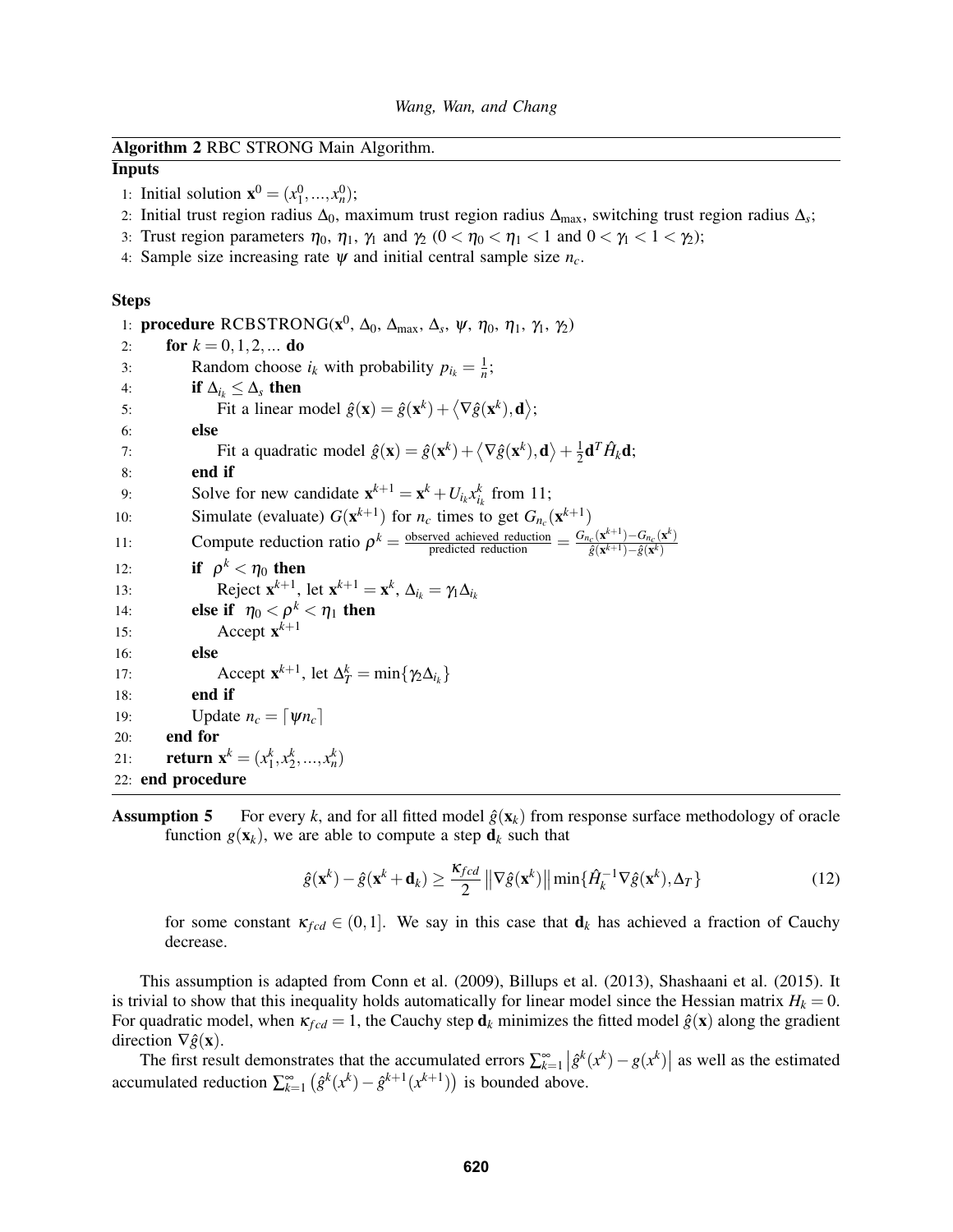Corollary 1 Under assumption 1-5, for every realization of RBC-STRONG algorithm, with probability 1,

$$
\sum_{k=1}^{\infty} \left| \hat{g}^k(x^k) - g(x^k) \right| < \infty \tag{13}
$$

A direct observation from this corollary is that the estimated accumulated reduction  $\sum_{k=1}^{\infty} (\hat{g}^k(x^k) - \hat{g}^{k+1}(x^{k+1}))$ only differs from the true accumulated reduction  $\sum_{k=1}^{\infty} (g(x^k) - g(x^{k+1}))$  by a constant.

Next two corollaries are crucial to the convergence of RBC-STRONG. Corollary 2 states that the trust region radius converges to zero as long as the Cauchy decrease is achieved (assumption 5). Then we shows in Corollary 3 that the fitted function gradient converges to the oracle function gradient almost surely, implying our main result that the oracle gradient converges to zero.

Corollary 2 Under assumption 1-5, for every realization of RBC-STRONG algorithm,

$$
\Delta_{T_i} \xrightarrow{w.p.1} 0 \tag{14}
$$

Corollary 3 Under assumption 1-5, for every realization of RBC-STRONG algorithm,

$$
\left\| \nabla \hat{g}(\mathbf{x}^k) - \nabla g(\mathbf{x}^k) \right\| \xrightarrow{w.p.1} 0 \tag{15}
$$

The main result of convergence is given by next theorem stating that the RBC-STRONG algorithm approaches to a stationary point of the oracle function almost surely.

Theorem 4 Under assumption 1-5, for every realization of RBC-STRONG algorithm,

$$
\lim_{k \to \infty} \left\| \nabla g(\mathbf{x}^k) \right\| = 0
$$

## 4 NUMERICAL EXPERIMENTS

In this section, we conduct two sets of numerical experiments: (i) compare RBC-STRONG with the STRONG-S method; (ii) test the performance of RBC-STRONG under different dimensions.

### 4.1 Test Problems

We use three functions as oracle function and add random noises to the oracle for simulation output.

The first test function is the extended Rosenbrock function

$$
g(.) = \sum_{i=2}^{p} [100 \times (x_i - x_{i-1}^2)^2 + (x_{i-1} - 1)^2]
$$
\n(16)

The Rosenbrock function is well known as a difficult minimization function. The extended Rosenbrock function is a multimodal function when the dimension  $p \geq 4$ . It achieves global minimum, 0, when  $\mathbf{x} = [1, 1, \dots, 1]$ , and contains at least one local minimum near  $\mathbf{x} = [-1, 1, \dots, 1]$ .

The second function is the Freudenstein and Roth function.

$$
g(.) = \sum_{i=1}^{p/2} [-13 + x_{2i-1} + ((5 - x_{2i})x_{2i} - 2)x_{2i}]^{2} + [-29 + x_{2i-1} + ((x_{2i} + 1)x_{2i} - 14)x_{2i}]^{2}
$$
(17)

Freudenstein and Roth function is also a multimodal function when  $p \ge 2$ . The global minimum value 0 is achieved at  $\mathbf{x} = [5, 4, 5, 4, \dots, 5, 4, \dots].$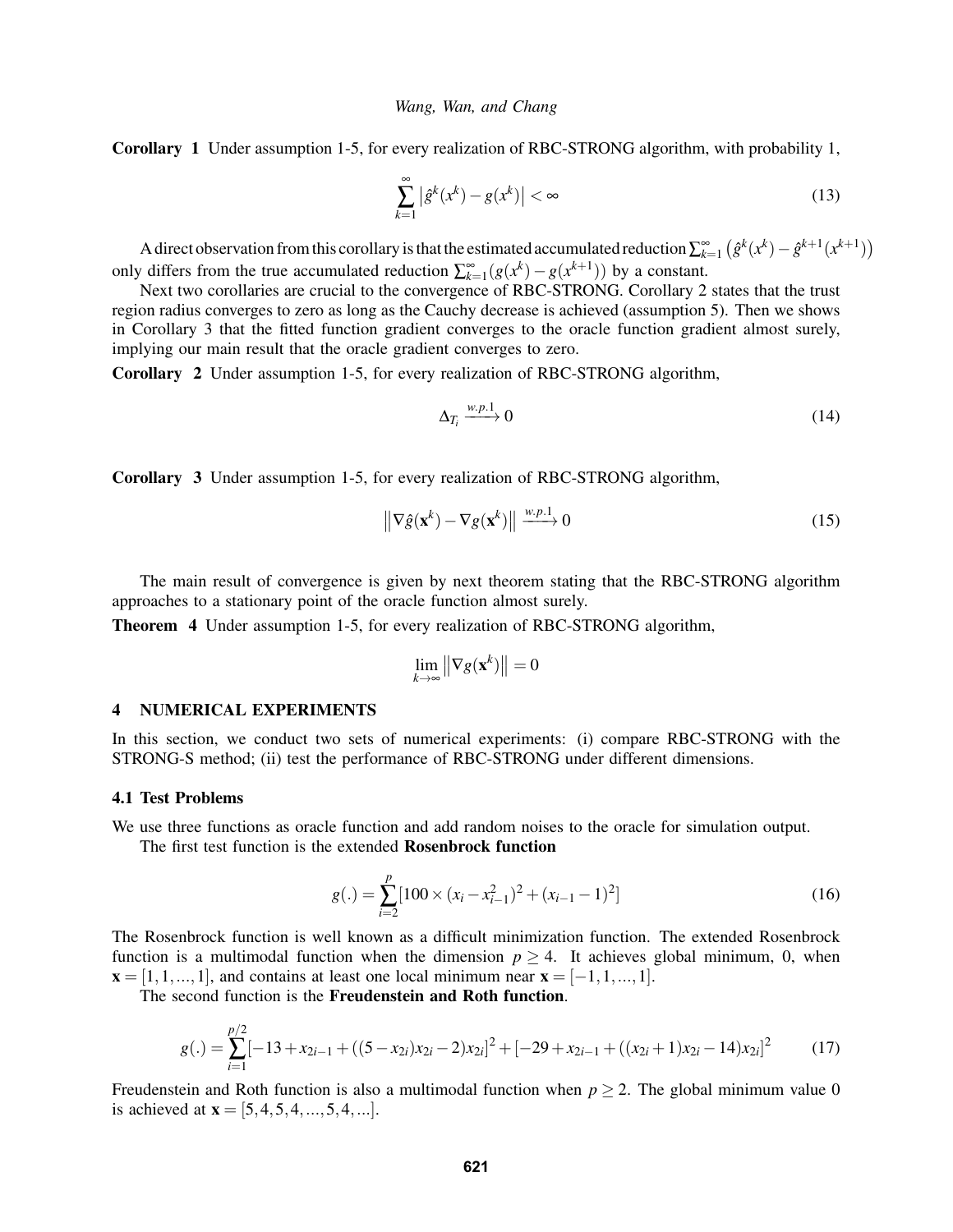The third function is the **Beala function**.

$$
g(.) = \sum_{i}^{p/2} [1.5 - x_{2i-1}(1 - x_{2i})]^2 + [2.25 - x_{2i-1}(1 - x_{2i}^2)]^2 + [2.625 - x_{2i-1}(1 - x_{2i}^3)]^2
$$
(18)

Same as the aforementioned functions, the Beala function is multimodal. It is minimized at 0 when  $\mathbf{x} = [3, 0.5, \ldots]$ . Also, it has multiple local minimums.

We consider a variance structure  $\varepsilon(\mathbf{x}) \sim N(0, a^2 \cdot g(\mathbf{x}))$  where  $a = 0.1$  is a constant and  $g(\mathbf{x})$  is the oracle value.

### 4.2 Algorithm Configuration

For fair comparison, we use the same STRONG configuration as Chang et al. (2014), except that we magnify the trust region size adjustment parameters,  $\gamma_1$  and  $\gamma_2$ , because their scaling effects are weakened by decomposition in RBC-STRONG. Table 1 does not list all parameters for STRONG-S; interested readers may refer to Chang et al. (2014) for more information.

Table 1: Parameter Setting for STRONG.

| Parameters $n_0$ $n_d$ $\Delta_0$ $\Delta_{switch}$ $\Delta_{\text{max}}$ $\eta_0$ |  |  |  | $\eta_1$ $\gamma_1$ $\gamma_2$ |  | block size |
|------------------------------------------------------------------------------------|--|--|--|--------------------------------|--|------------|
| Settings                                                                           |  |  |  | $0.01$ $0.30$ $0.8$ 1.2        |  |            |

At each iteration, RBC-STRONG randomly select a (block of) coordinate from probability distribution  $p_i$ . Our convergence result is based on the uniform distribution, where  $p_i = \frac{1}{n}$ . For numerical evaluation, we proposed another distribution:  $p_i \propto \Delta_i$ , where  $\Delta_i$  is the trust region radius of the *i*th block. The intuition is that the larger the radius, the more likely the function value reduces. We call these two choices of  $p_i$  as uniform and weighted, respectively.

## 4.3 Comparing with STRONG-S

This section is to compare RBC-STRONG with STRONG-S when the dimension  $p = 200$ . Chang et al. (2014) uses "optimality gap", *OG*, as performance criteria. This experiments, however, uses the optimality distance  $g(x^k) - g(x^*)$ , in which  $x^*$  is the true optima of the objective function and  $x^k$  is the solution returned by algorithms after *k* iterations. Notice that these two criteria are the same except that *OG* is normalized by the initial distance  $g(\mathbf{x}^0) - g(\mathbf{x}^*)$ .

|              |         | Oracle function   RBC-STRONG method   RBC-STRONG $g(x^k) - g(x^*)$ | <b>STRONG-S</b> $g(\mathbf{x}^k) - g(\mathbf{x}^*)$ |
|--------------|---------|--------------------------------------------------------------------|-----------------------------------------------------|
| Rosenbrock   | Uniform | 3084                                                               | 69313                                               |
|              | Weight  | 2628                                                               |                                                     |
| Beala        | Uniform | 7208                                                               | 140093                                              |
|              | Weight  | 6568                                                               |                                                     |
| Freudenstein | Uniform | 26062                                                              | 45676                                               |
| and Roth     | Weight  | 26210                                                              |                                                     |

Table 2: Compare RBC-STRONG with STRONG-S.

We run RBC-STRONG (uniform and weighted) and STRONG on each testing problem for 50 macroreplications with the fixed initial solution,  $\mathbf{x}^0 = [20, 20, ..., 20]$ . For each macro-replication, algorithm terminates after consuming 20,000 function evaluations and returns the best solution been found  $g(\mathbf{x}^k)$ . The averages of these 50 macro-replications are reported in Table 2.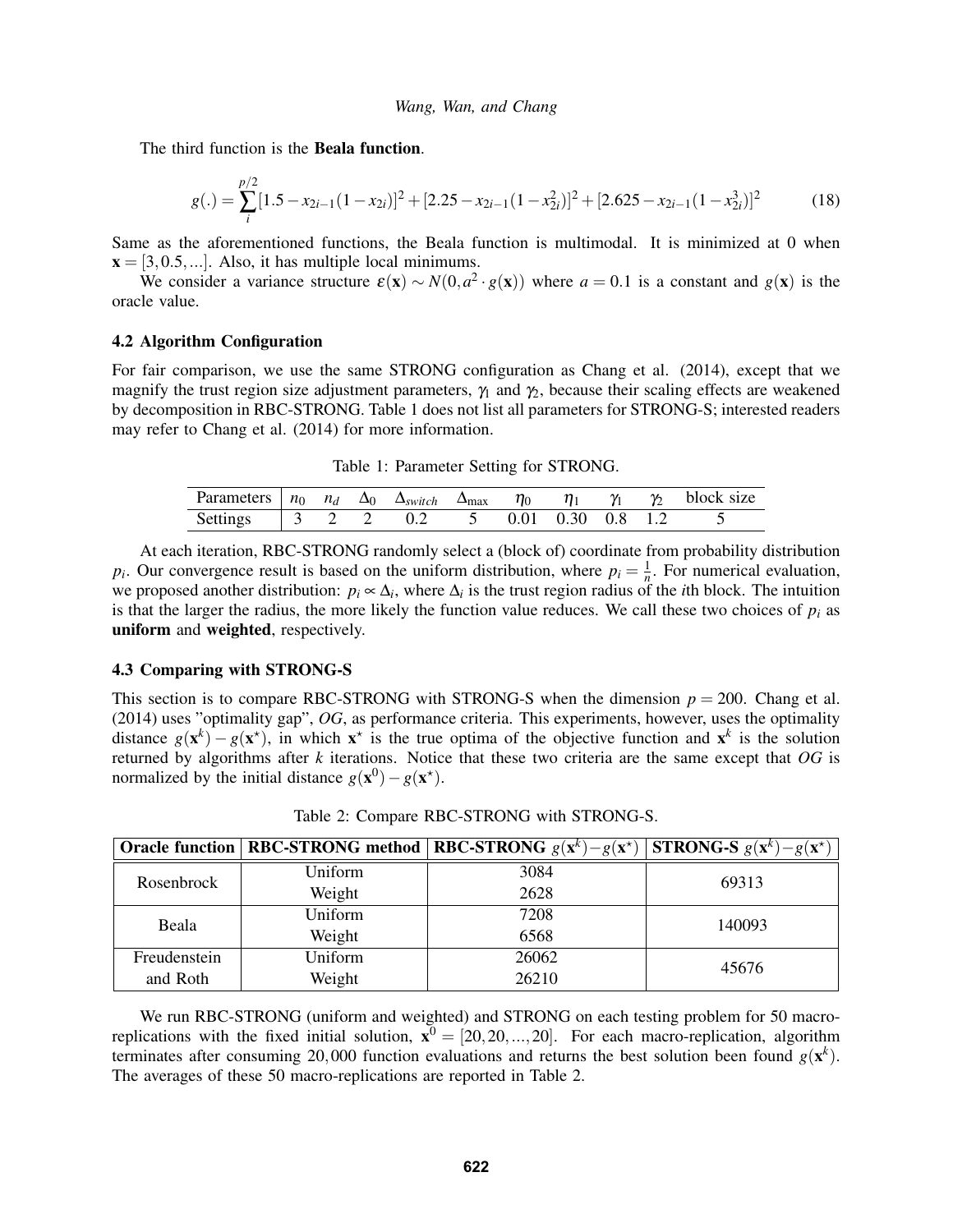Notice that RBC-STRONG and STRONG-S have different assumptions on the underlying models. The table does not suggest that RBC-STRONG is superior and thus can replace STRONG-S, but rather to demonstrate the efficiency and robustness of RBC-STRONG for large-scale OvS problems.

## 4.4 Dealing with Dimensionality

RBC-STRONG is proposed to deal with large-scale OvS problems. It is, therefore, natural to ask how it performs as the dimension increases. To address this question, we use the same parameter configuration as in Table 1 and vary the dimension from 20 to 200. Table 3 reports the average function values as well as the optimization gap.

| <b>Oracle function</b> | <b>Dimension</b> | <b>Uniform</b>                                |             | Weight                                        |             |  |
|------------------------|------------------|-----------------------------------------------|-------------|-----------------------------------------------|-------------|--|
|                        |                  | $g(\mathbf{x}^k)$<br>$-g(\mathbf{x}^{\star})$ | <b>OG</b>   | $g(\mathbf{x}^k)$<br>$-g(\mathbf{x}^{\star})$ | OG          |  |
| Freudenstein and Roth  | 20               | 773.63                                        | 7.56302E-07 | 967.84                                        | 9.47741E-07 |  |
|                        | 40               | 2450.29                                       | 1.19897E-06 | 2431.50                                       | 1.18883E-06 |  |
|                        | 80               | 6903.15                                       | 1.68956E-06 | 7575.83                                       | 1.85088E-06 |  |
|                        | 120              | 10864.65                                      | 1.77164E-06 | 11852.46                                      | 1.93503E-06 |  |
|                        | 160              | 16193.38                                      | 1.98061E-06 | 17821.08                                      | 2.17754E-06 |  |
|                        | 200              | 26062.47                                      | 2.55016E-06 | 26210.17                                      | 2.56586E-06 |  |
|                        | 20               | 63.00                                         | 2.45790E-10 | 97.82                                         | 3.81392E-10 |  |
|                        | 40               | 107.25                                        | 2.08936E-10 | 101.36                                        | 1.97240E-10 |  |
| Beala                  | 80               | 411.47                                        | 4.00799E-10 | 472.75                                        | 4.60041E-10 |  |
|                        | 120              | 1751.90                                       | 1.13948E-09 | 1498.55                                       | 9.73092E-10 |  |
|                        | 160              | 2055.57                                       | 1.00064E-09 | 2596.58                                       | 1.26707E-09 |  |
|                        | 200              | 7208.70                                       | 2.80660E-09 | 6568.62                                       | 2.55922E-09 |  |
| Rosenbrock             | 20               | 94.60                                         | 3.45167E-07 | 45.88                                         | 1.67147E-07 |  |
|                        | 40               | 345.02                                        | 6.12302E-07 | 139.76                                        | 2.47548E-07 |  |
|                        | 80               | 711.26                                        | 6.23565E-07 | 280.15                                        | 2.45528E-07 |  |
|                        | 120              | 1140.00                                       | 6.63406E-07 | 1032.06                                       | 6.00675E-07 |  |
|                        | 160              | 1753.63                                       | 7.63370E-07 | 1798.91                                       | 7.81348E-07 |  |
|                        | 200              | 3084.22                                       | 1.06981E-06 | 2628.33                                       | 9.22853E-07 |  |

Table 3: Deal with Dimensionality.

A closer look at Table 3 reveals two interesting findings: (i) the optimization values  $g(\mathbf{x}^k)$  are approximately proportional to dimensions  $p$ , (ii) the optimality gaps are roughly of the same order. Although convergence rate of coordinate descent is hard to prove, from this table, we speculate that RBC-STRONG approximately achieves convergence rate at  $O(p/n)$ , whereas RSM converges at the rate of  $O(p<sup>\kappa</sup>/n)$ , where *n* is the simulation effort and  $\kappa \approx 2$ .

## 5 CONCLUSION AND FUTURE RESEARCH

In this paper, we proposed the RBC-STRONG algorithm to extend STRONG algorithm for the largescale continuous variable black-box optimization problem. STRONG provides a powerful engine for OvS problems while it fails to handle large-scale problems due to the huge increase in per-iteration cost as the dimension hikes. Random coordinate descent, on the other hand, reduces the searching space dimension and thus forces STRONG algorithm to focus on small scale subproblem. Nevertheless, we substantially simplified the STRONG implementation by removing the inner loop in STRONG. So far, we proved the convergence properties of RBC-STRONG and demonstrated the efficiency in numerical evaluations. For future research, we identified four opening questions and research directions: (1) Convergence rate. Proving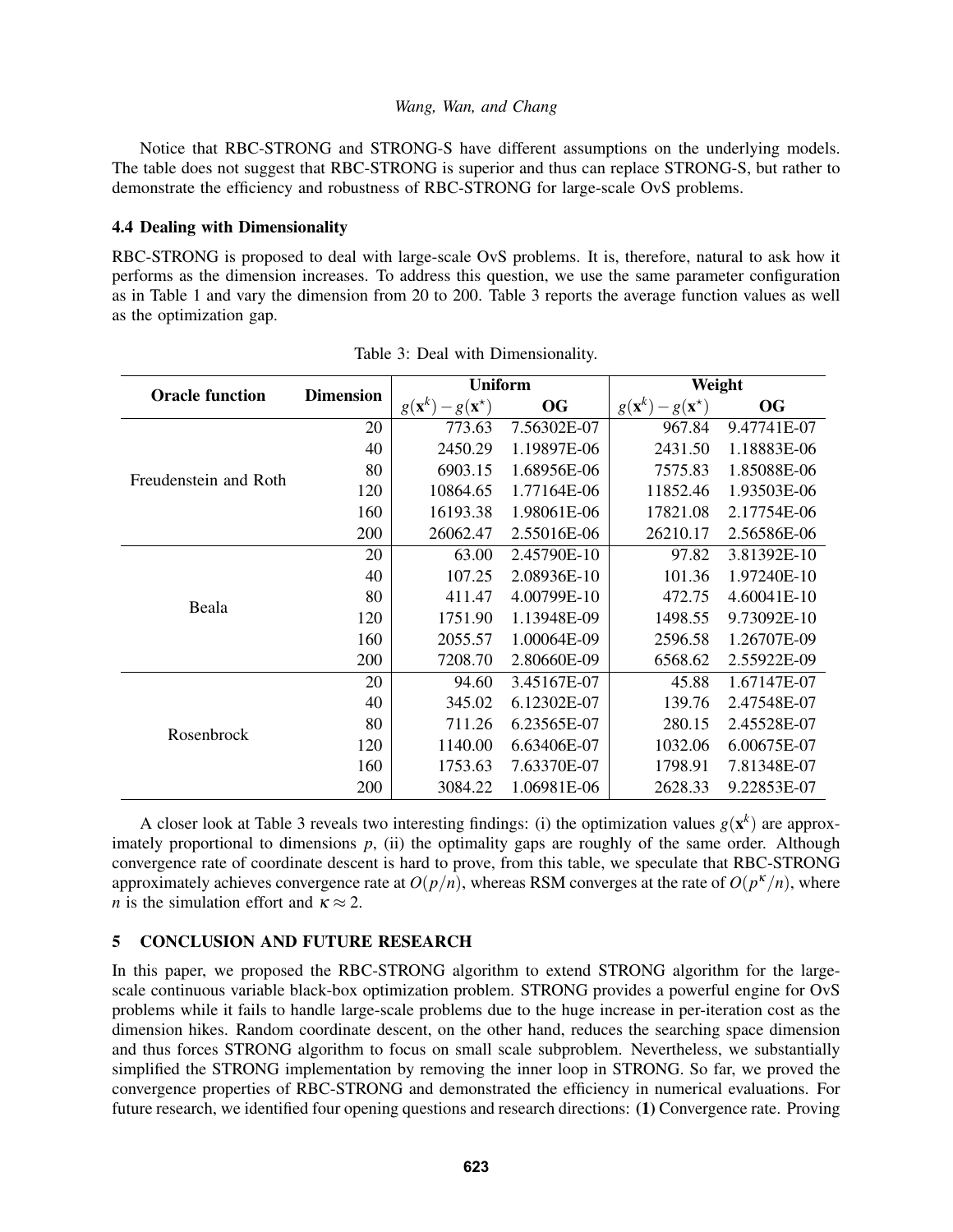convergence of BCD algorithms for minimization of non-convex objective functions is challenging (Richtrik and Tak 2012). We speculate the convergence rate of RBC-STRONG will be the same as STRONG in worst case scenario. (2) Regularization function. Trust region methods can be viewed as optimization with box-constraint function as regularization functions. In this perspective, other regularization forms, such as Lasso or Ridge regularization, may also be helpful (Wang and Banerjee 2014). (3) Shashaani et al. (2015) proposed an adaptive sampling schedule for trust region method. This new schedule is more economic and thus worth following. (4) Distributed algorithm. Due to the separability and randomization, the algorithm is adequate for distributed and parallel environments (Richtrik and Tak 2015).

# **REFERENCES**

- Ankenman, B., B. L. Nelson, and J. Staum. 2009, December. "Stochastic Kriging for Simulation Metamodeling". *Operations Research* 58 (2): 371–382.
- Bandeira, A., K. Scheinberg, and L. Vicente. 2014, January. "Convergence of Trust-Region Methods Based on Probabilistic Models". *SIAM Journal on Optimization* 24 (3): 1238–1264.
- Barton, R. R. 2009. "Simulation Optimization Using Metamodels". In *Proceedings of the 2009 Winter Simulation Conference*, edited by M. D. Rossetti, R. R. Hill, B. Johansson, A. Dunkin, and R. G. Ingalls, 230–238. Piscataway, New Jersey: Institute of Electrical and Electronics Engineers, Inc.
- Barton, R. R., and M. Meckesheimer. 2006. "Chapter 18 Metamodel-Based Simulation Optimization". In *Handbooks in Operations Research and Management Science*, edited by S. G. H. a. B. L. Nelson, Volume 13 of *Simulation*, 535–574. Elsevier.
- Billups, S., J. Larson, and P. Graf. 2013. "Derivative-Free Optimization of Expensive Functions with Computational Error Using Weighted Regression". *SIAM Journal on Optimization* 23 (1): 27–53.
- Chang, K.-H. 2015, May. "Improving the Efficiency and Efficacy of Stochastic Trust-Region Response-Surface Method for Simulation Optimization". *IEEE Transactions on Automatic Control* 60 (5): 1235– 1243.
- Chang, K.-H., L. J. Hong, and H.Wan. 2012. "Stochastic Trust-Region Response-Surface Method (STRONG) – A New Response-Surface Framework for Simulation Optimization". *INFORMS Journal on Computing* 25 (2): 230–243.
- Chang, K.-H., M.-K. Li, and H. Wan. 2011. "Combining STRONG and Screening Designs for Large-Scale Simulation Optimization". In *Proceedings of the 2011 Winter Simulation Conference*, edited by S. Jain, R. R. Creasey, J. Himmelspach, K. P. White, and M. Fu, 4122–4133. Piscataway, New Jersey: Institute of Electrical and Electronics Engineers, Inc.
- Chang, K.-H., M.-K. Li, and H. Wan. 2014. "Combining STRONG with Screening Designs for Large-Scale Simulation Optimization". *IIE Transactions* 46 (4): 357–373.
- Chau, M., M. C. Fu, H. Qu, and I. O. Ryzhov. 2014. "Simulation Optimization: A Tutorial Overview and Recent Developments in Gradient-Based Methods". In *Proceedings of the 2014 Winter Simulation Conference*, edited by A. Tolk, S. D. Diallo, I. O. Ryzhov, L. Yilmaz, S. Buckley, and J. A. Miller, 21–35. Piscataway, New Jersey: Institute of Electrical and Electronics Engineers, Inc.
- Conn, A., K. Scheinberg, and L. Vicente. 2009. *Introduction to Derivative-Free Optimization*. MOS-SIAM Series on Optimization. Society for Industrial and Applied Mathematics.
- Fu, M. C., F. W. Glover, and J. April. 2005. "Simulation Optimization: A Review, New Developments, and Applications". In *Proceedings of the 2005 Winter Simulation Conference*, edited by M. E. Kuhl, N. M. Steiger, F. B. Armstrong, and J. A. Joines, 83–95. Piscataway, New Jersey: Institute of Electrical and Electronics Engineers, Inc.
- Hu, J., M. C. Fu, and S. I. Marcus. 2007. "A Model Reference Adaptive Search Method for Global Optimization". *Operations Research* 55 (3): 549–568.
- Hu, J., M. C. Fu, and S. I. Marcus. 2008. "A Model Reference Adaptive Search Method for Stochastic Global Optimization". *Communications in Information & Systems* 8 (3): 245–276.